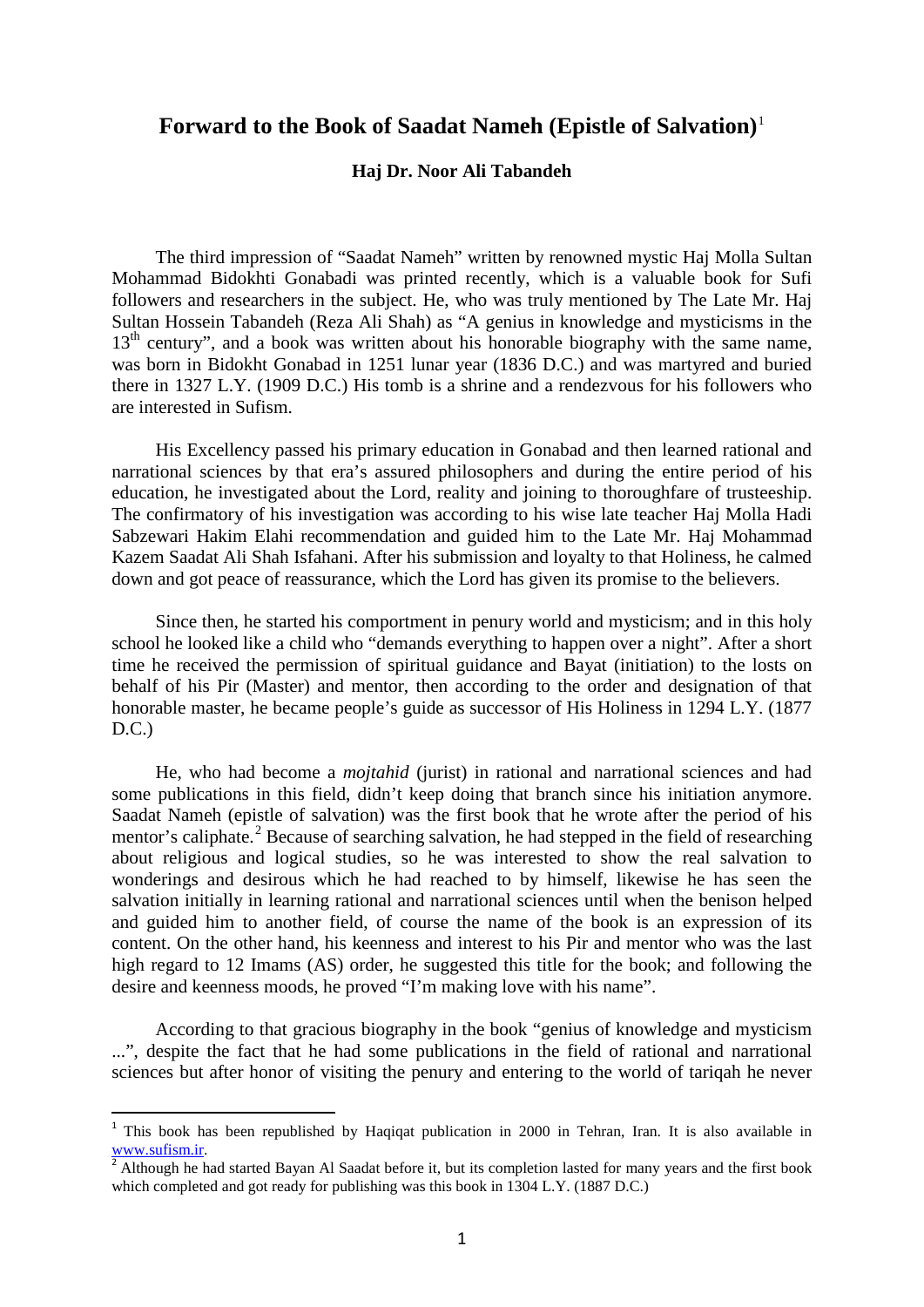published a book anymore and in fact he started to acquisition of mystic proficiency and saving these moods. And when his internal condition was ready for publishing, he started his spiritual task by writing Saadat Nameh. His publications Saadat Nameh, Exegesis of Bayan' Alsaadat (explanation of salvation) and Majma-o-Saadat (totals of salvations) was decorated with the name of his Pir and mentor until 1314 L.Y (1897 D.C.) which he assigned his successor and caliph then. But since then his books and publications had different titles on the basis of their subjects. We can interpret and explain this case as follow: in fact up to 1314 L.Y. (1897 D.C.), he had known trusteeship's order ending with his name and he was prolonging his respect as well as before; it means that he knew himself attached to his mentor but after successor's assignment and regarding to this case that the order should be continued, he turned his concentration more on future. Same as a seeker who is walking and paying attention in past constantly, but when he finds a way towards the future, he would not look at the past. For example imagine a queue that is formed by people who have put one hand in previous one's hand and thus they show the line joining. The last one who has no one back, join his entire concentration to the late person with one hand and his other hand is free. But while the next person arrives, his free hand (concentration) will also including the newly arrived.

In the history of Sufism there had been same gracious who had set their works with their mentor's name. Moulawi knew Shams Tabrizi's name as his charm and kneaded for himself. His poetical works is known as poetical of Shams with the pen name of Shams and also the poetical works of the late wise and theosopher Mozaffar Ali Shah Kermani who was one of the Moshtagh Ali Shah's (a man with apparently little learning) followers is known as Moshtag's poetical, peace is upon them.

In this book as its title shows, the writer has decided to hold the reader's hand and guide him in a way which he has passed himself and has attained his goal in it; and show the reader the aim which is the earthly and heavenly salvation.

On account of naming the book as Saadat Nameh, the writer has stated in its preface: "And because of seeing my ominous rise (*Nahs*) as a witness of luckiness (*Saad*) so I named this poor's book as Saadat Nameh."[3](#page-1-0) Here the writer in this regard that he has had some information and knowledge in old astronomy field, likened himself as an unlucky (*Nahs*) star which has found the path of salvation after the attention of a lucky (*Saad*) star and its favor (predicate to Saadat Ali Shah's name).

In the preface to the second impression of exegesis of Bayan Al Saadah written by the Late Mr. Haj Sultan Hossein Tabandeh, decent writer's style and characters are detailed and explained same as the articles which has been mentioned in the book of "Genious of Knowledge and Theosophy" before, that we quote the exactly passage as follows: "one of this interpretation's characteristics is that its writer has made a relationship in regard to the meaning between the verses from Quran that were taken place in order".<sup>[4](#page-1-1)</sup> This method of articles' connecting was followed in the chapters of Saadat Nameh and in the relationships of chapters with each other and in fact each chapter is a stage from manners towards the

-

<span id="page-1-1"></span><span id="page-1-0"></span><sup>&</sup>lt;sup>3</sup> Saadat Nameh, second impression.pages 3-4.<br><sup>4</sup> A genius of knowledge and theosophy, second impression. Page 198.